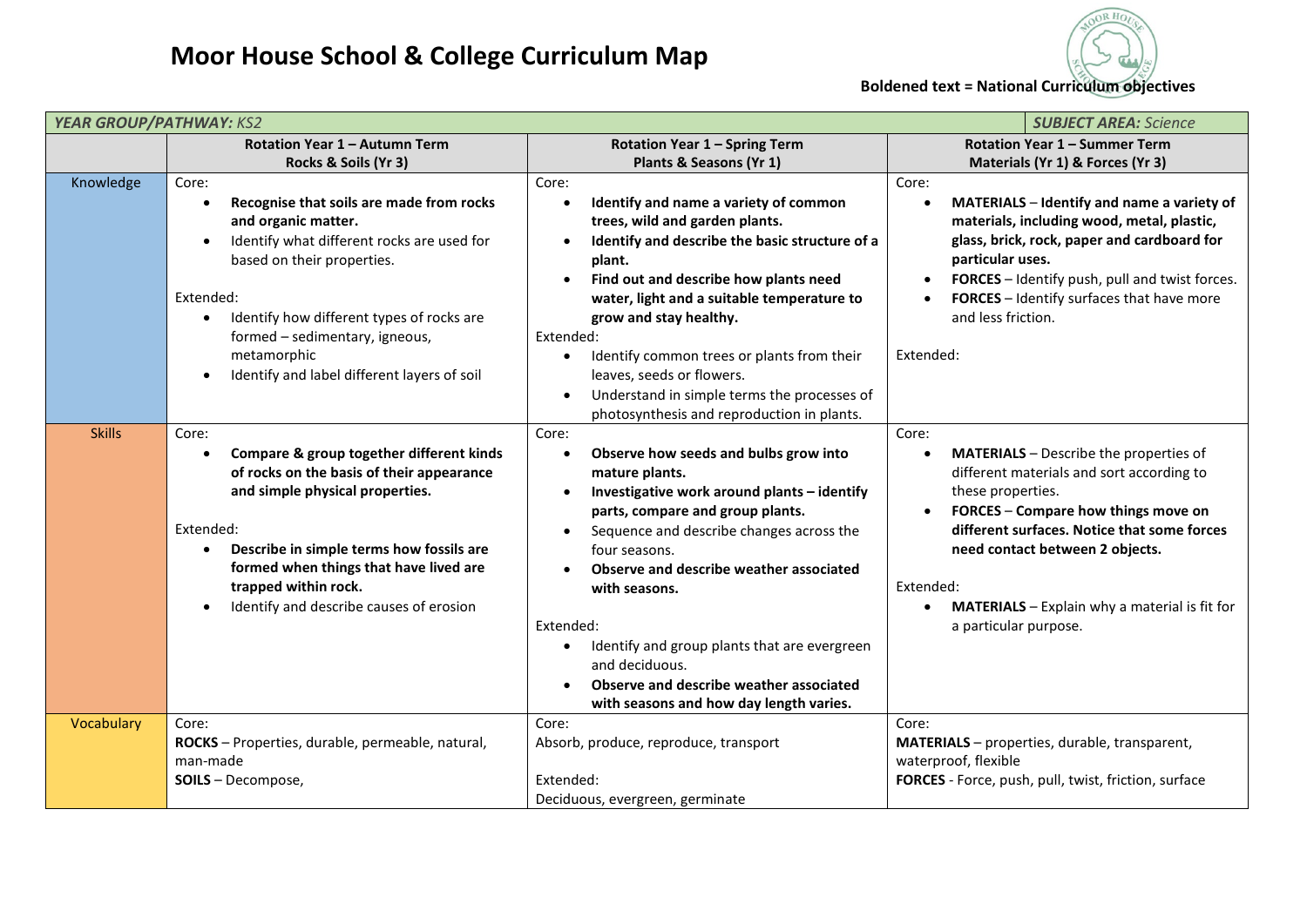



|               | Extended:<br>Fossil, erosion, organic matter, igneous, sedimentary,<br>metamorphic                                                                                   |                                                                                                                                                                                                                                                                                                                                                                                                                                                                                                                                                                                                                                                                                                                                                                                                                        | Extended:                                                                                                                                                                                                                                                                                                                                                                                                                                                                                                                                                                                                                                                                                                                                                                                                                                     |
|---------------|----------------------------------------------------------------------------------------------------------------------------------------------------------------------|------------------------------------------------------------------------------------------------------------------------------------------------------------------------------------------------------------------------------------------------------------------------------------------------------------------------------------------------------------------------------------------------------------------------------------------------------------------------------------------------------------------------------------------------------------------------------------------------------------------------------------------------------------------------------------------------------------------------------------------------------------------------------------------------------------------------|-----------------------------------------------------------------------------------------------------------------------------------------------------------------------------------------------------------------------------------------------------------------------------------------------------------------------------------------------------------------------------------------------------------------------------------------------------------------------------------------------------------------------------------------------------------------------------------------------------------------------------------------------------------------------------------------------------------------------------------------------------------------------------------------------------------------------------------------------|
|               | Rotation Year 2 - Autumn Term<br><b>States of Matter (Yr 4)</b>                                                                                                      | <b>Rotation Year 2 - Spring Term</b><br>Light (Yr 3) & Sound (Yr 4)                                                                                                                                                                                                                                                                                                                                                                                                                                                                                                                                                                                                                                                                                                                                                    | Rotation Year 2 - Summer Term<br><b>Animals Including Humans</b>                                                                                                                                                                                                                                                                                                                                                                                                                                                                                                                                                                                                                                                                                                                                                                              |
| Knowledge     | Core:<br>identify the part played by evaporation and<br>condensation in the water cycle<br>Extended:<br>associate the rate of evaporation with<br>temperature        | Core:<br>LIGHT - Recognise that they need light in<br>$\bullet$<br>order to see things and that dark is the<br>absence of light.<br>LIGHT - Recognise that light from the Sun<br>$\bullet$<br>can be dangerous and that there are ways to<br>protect their eyes.<br>LIGHT - Recognise that shadows are formed<br>$\bullet$<br>when the light from a light source is blocked<br>by a solid object.<br>SOUND - identify how sounds are made,<br>$\bullet$<br>associating some of them with something<br>vibrating<br>SOUND - recognise that vibrations from<br>$\bullet$<br>sounds travel through a medium to the ear<br>SOUND - recognise that sounds get fainter as<br>$\bullet$<br>the distance from the sound source increases<br>Extended:<br>LIGHT - Find patterns in the way that<br>$\bullet$<br>shadows change. | Core:<br>Identify and name a variety of common<br>animals including fish, amphibians, reptiles,<br>birds and mammals.<br>Identify and name a variety of common<br>animals that are carnivores, omnivores and<br>herbivores.<br>Identify and name the basic parts of the<br>human body and say which part of the body<br>is associated with each sense.<br>Notice that animals including humans, have<br>offspring which grow into adults.<br>Find out about and describe the basic needs<br>of animals, including humans, for survival<br>(water, food, air)<br>Extended:<br>Describe and compare the structure of a<br>variety of common animals (fish, amphibians,<br>reptiles, birds, mammals, including pets).<br>Describe the importance for humans of<br>exercise, eating the right amounts of<br>different types of food, and hygiene. |
| <b>Skills</b> | Core:<br>compare and group materials together,<br>$\bullet$<br>according to whether they are solids, liquids<br>or gases<br>observe that some materials change state | Core:<br>LIGHT - Observe how light is reflected from<br>$\bullet$<br>different surfaces.<br>Extended:                                                                                                                                                                                                                                                                                                                                                                                                                                                                                                                                                                                                                                                                                                                  | Core:<br>Identify, draw and label the basic parts of the<br>human body.<br>Extended:                                                                                                                                                                                                                                                                                                                                                                                                                                                                                                                                                                                                                                                                                                                                                          |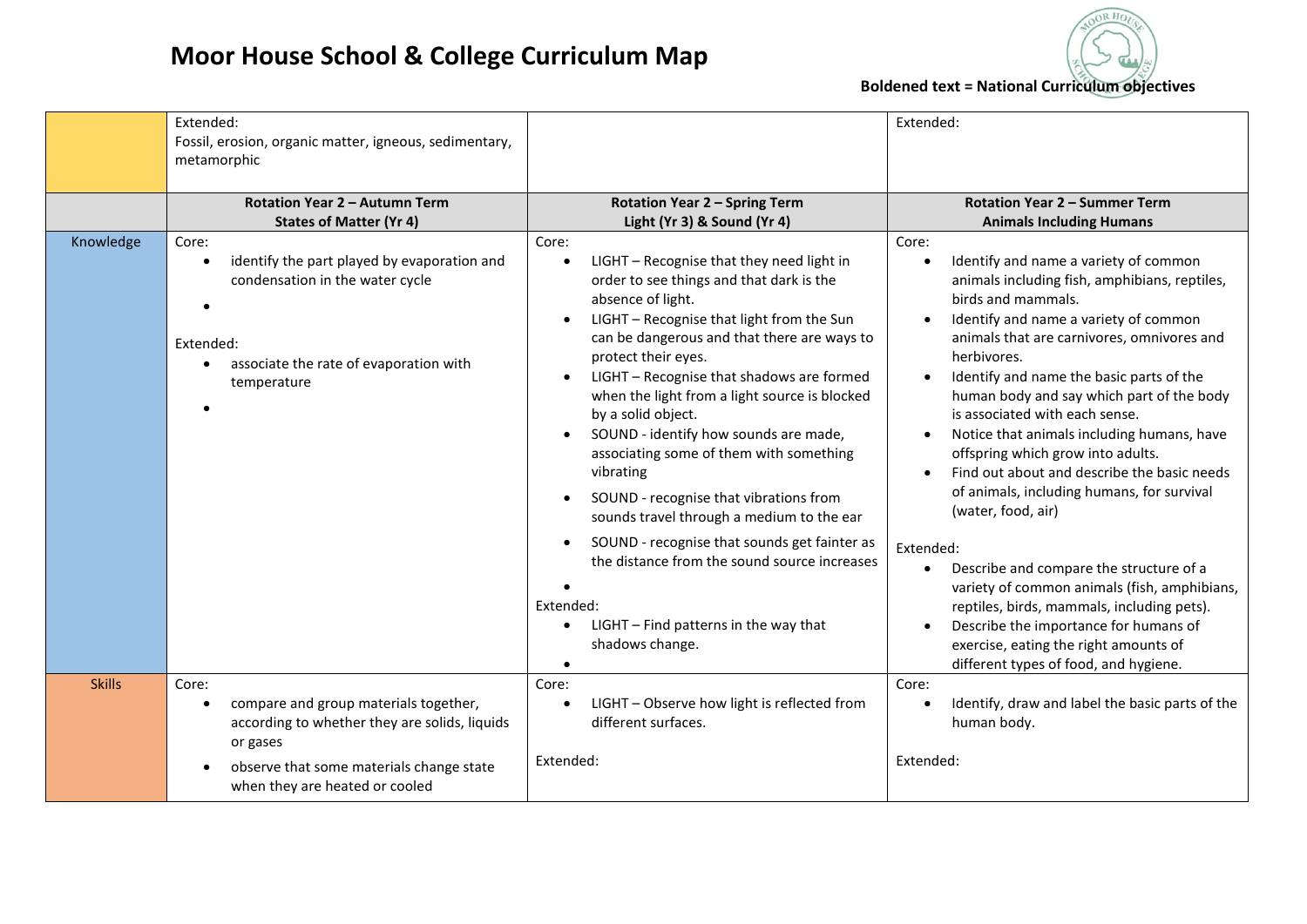## **Moor House School & College Curriculum Map**



|                    | $\bullet$<br>Extended:<br>Measure or research the temperature at<br>$\bullet$<br>which materials change state in degrees<br>Celsius (°C)<br>$\bullet$                                                                                                                                                                                                                                                                                                                                                                          | SOUND - find patterns between the pitch of a<br>$\bullet$<br>sound and features of the object that<br>produced it<br>SOUND - find patterns between the volume<br>$\bullet$<br>of a sound and the strength of the vibrations<br>that produced it                                                                                                                                                                                                                                                                                                                           |                                                                                                                                                                                                                                                                                                                                                                                                  |
|--------------------|--------------------------------------------------------------------------------------------------------------------------------------------------------------------------------------------------------------------------------------------------------------------------------------------------------------------------------------------------------------------------------------------------------------------------------------------------------------------------------------------------------------------------------|---------------------------------------------------------------------------------------------------------------------------------------------------------------------------------------------------------------------------------------------------------------------------------------------------------------------------------------------------------------------------------------------------------------------------------------------------------------------------------------------------------------------------------------------------------------------------|--------------------------------------------------------------------------------------------------------------------------------------------------------------------------------------------------------------------------------------------------------------------------------------------------------------------------------------------------------------------------------------------------|
| Vocabulary         | Core:<br>Extended:                                                                                                                                                                                                                                                                                                                                                                                                                                                                                                             | Core:<br>Extended:                                                                                                                                                                                                                                                                                                                                                                                                                                                                                                                                                        | Core:<br>Animal, fish, amphibian, reptile, bird,<br>mammal, insect, wild, pet, carnivore,<br>herbivore, omnivore<br>Human, body parts, senses - touch, smell,<br>sight, hear, taste<br>Offspring, grow, adult, live, survive, air<br>$\bullet$                                                                                                                                                   |
|                    |                                                                                                                                                                                                                                                                                                                                                                                                                                                                                                                                |                                                                                                                                                                                                                                                                                                                                                                                                                                                                                                                                                                           | Extended:<br>Exercise, hygiene, healthy                                                                                                                                                                                                                                                                                                                                                          |
| <b>Summer Term</b> | Rotation Year 3 - Autumn Term                                                                                                                                                                                                                                                                                                                                                                                                                                                                                                  | <b>Rotation Year 3 - Spring Term</b>                                                                                                                                                                                                                                                                                                                                                                                                                                                                                                                                      | Rotation Year 3 - Summer Term                                                                                                                                                                                                                                                                                                                                                                    |
|                    | <b>Electricity (Yr 4)</b>                                                                                                                                                                                                                                                                                                                                                                                                                                                                                                      | Living Things & Their Habitats (Yr 2)                                                                                                                                                                                                                                                                                                                                                                                                                                                                                                                                     | Earth & Space (Yr 5)                                                                                                                                                                                                                                                                                                                                                                             |
| Knowledge          | Core:<br>Identify common appliances that run on<br>electricity.<br>Identify whether a lamp will light in a simple<br>$\bullet$<br>series circuit, based on whether or not the<br>lamp is part of a complete loop with a<br>battery.<br>Extended:<br>Recognises that a switch opens and closes a<br>$\bullet$<br>circuit and associate this with whether or not<br>a lamp lights in a simple series circuit.<br>Recognise some common conductors and<br>$\bullet$<br>insulators, and associate metals with being<br>conductors. | Core:<br>Identify that most living things live in habitats<br>to which they are suited<br>Describe how different habitats provide for<br>$\bullet$<br>the basic needs of the different kinds of<br>animals and plants, and how they depend on<br>each other.<br>Identify and name a variety of animals and<br>plants in their habitats, including micro-<br>habitats.<br>Extended:<br>Describe how animals obtain their food from<br>$\bullet$<br>plants and other animals, using the idea of a<br>simple food chain, and identify and name<br>different sources of food. | Core:<br>Describe the movement of the Earth, and<br>other planets, relative to the Sun in the Solar<br>system.<br>Describe the movement of the Moon relative<br>to the Earth.<br>Describe the Earth, Moon and Sun as<br>approximately spherical bodies.<br>Extended:<br>Use the idea of the Earth's rotation to explain<br>day and night and the apparent movement of<br>the Sun across the sky. |